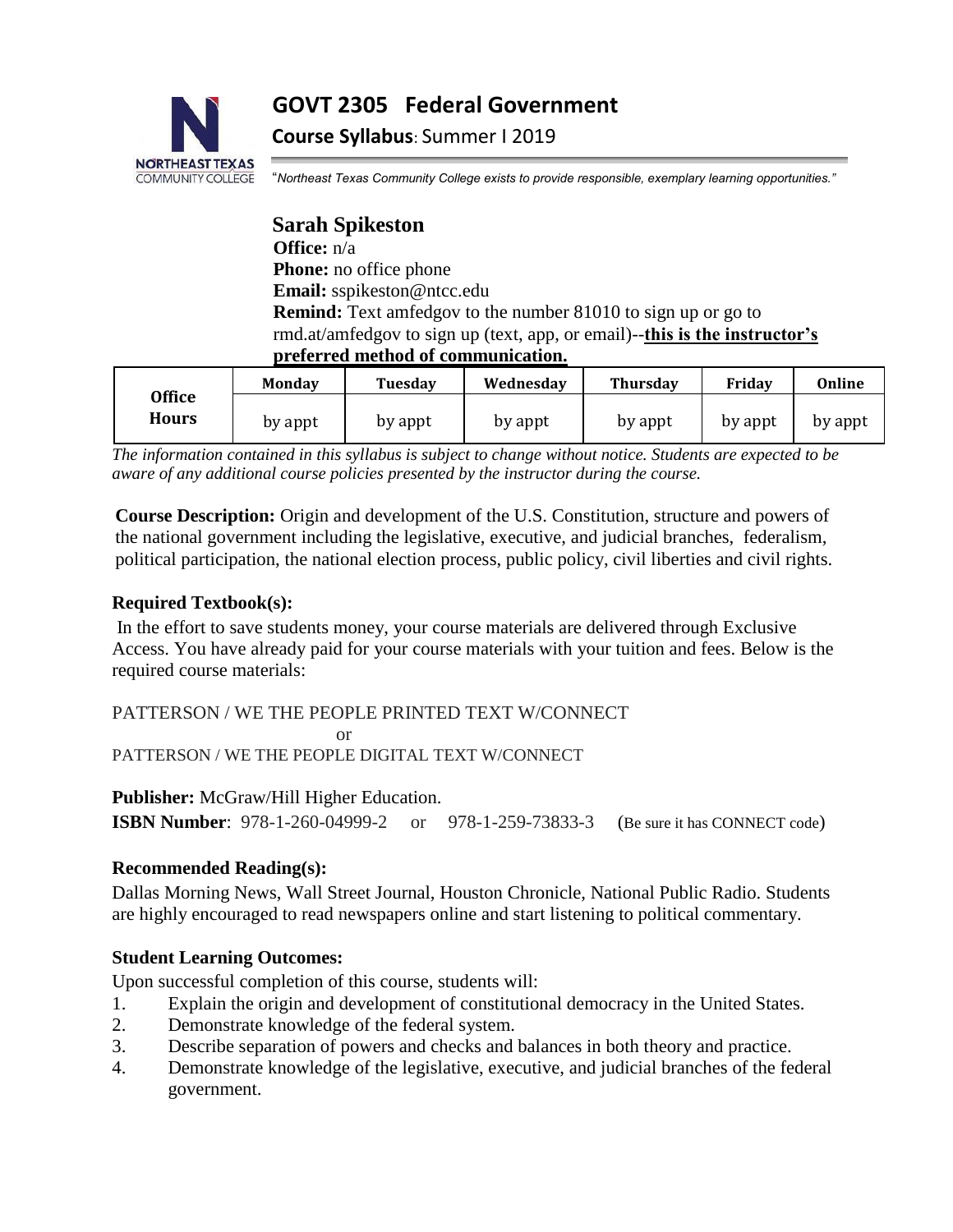- 5. Evaluate the role of public opinion, interest groups, and political parties in the political system.
- 6. Analyze the election process.
- 7. Describe the rights and responsibilities of citizens
- 8. Analyze issues and policies in U.S. politics.

## **Course Objectives:**

- 1. Students will analyze and articulate the theoretical principles that guide political life.
- 2. Students will critically evaluate the content, causes, and effects of politically significant information gained through the news media.
- 3. Student will demonstrate an understanding of basic political processes and institutions.

## **Lectures & Discussions:**

I have divided the semester into three units; each unit is broken down according to Chapters/Days. Begin each lesson by opening the appropriate module on Blackboard. Then **proceed through each lesson in order (top to bottom).** Students are welcome to contact the instructor through Remind if they need clarifications or to request a phone call to elaborate on a point over the phone.

## **Evaluation/Grading Policy:**

There is no weighted course grade in this class. Each assignment, test, quiz, etc. will have varying point values Your performance is determined the average score of all your points proportionally. Students are responsible for checking their course grades frequently to ensure they are accurate. Students can see total points in the class from the beginning of the semester by viewing their grade book and track their individual assignments points and overall class grade.

Each chapter includes a number of McGraw-Hill CONNECT assignments. These are included in your weekly folders. In order to complete these sections, you must have purchased a code pass with your textbook, recently offered through the course itself as part of your tuition (see your Start Here folder).

Students will be tested on assigned readings from the text. Previous arrangements must be made when it is necessary to miss a quiz/exam. In the case of an emergency where prior notification is unavailable, students must provide proof of an excused extenuating circumstances in order to make up the test.

One short paper will be assigned over the course of the semester. The assigned topic will be posted by the instructor on Blackboard. Students that do not submit a written report on the due date without notifying the instructor beforehand will receive a zero grade.

Over the course of the semester, students are required to engage in discussion board posts. The boards offer an opportunity to engage with classmates and strengthen critical thinking skills. Each discussion board week, you are required to write three substantial posts. The final post must be made by the due date in order to receive points. Late posts will not receive points. A substantive post consists of analytical questions, intelligent comments, illustrations of pertinent personal experiences, etc. Simple written agreement concerning an issue or repetition of ideas does not count as a substantive post. Discussion board posts must also abide by the following rules: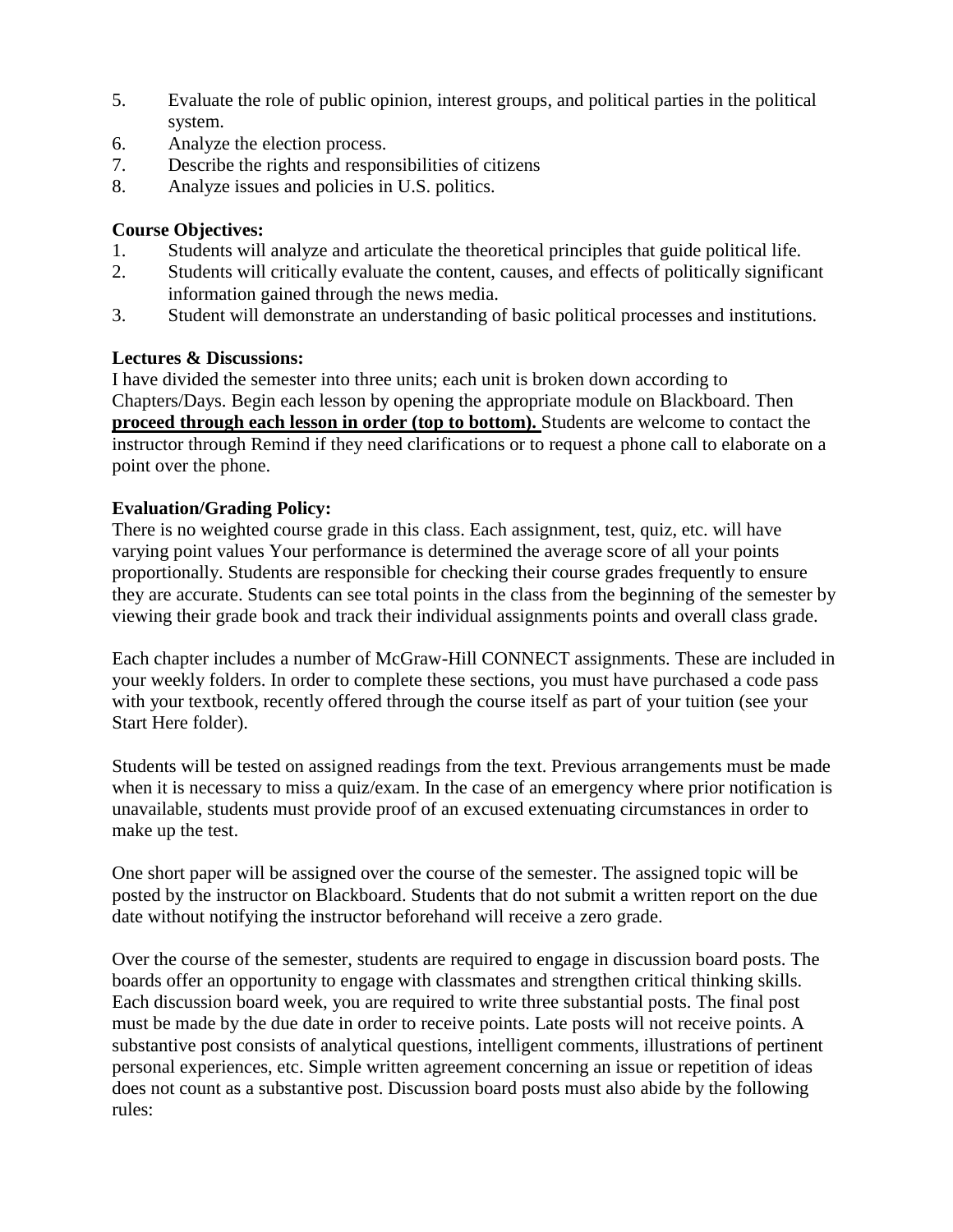- 1. The first substantive post must be your original response to the forum topic, questions, and article (Minimum of 250 words.)
- 2. The second and third substantive post must be responses to other students' posts (at least 100 words in length).
- 3. In order to receive full credit, all posts must be respectful in tone, thorough, substantive, and written according to the rules of proper English grammar and spelling. No texting language. Failure to abide by these rules will result in academic penalties.

The final grade for the class will follow a standard grade scale based on the weighted percentages noted above.

> $A = 90-100$  $B = 80-89$  $C = 70-79$  $D = 60-69$  $F =$  Below 60

## **Tests/Exams:**

### **\*\*\*\*See full schedule of activities at end of syllabus\*\*\*\***

Each Unit will culminate with an online test. The questions may be multiple choice, matching, fill-in-the-blank, true/false or short answer. Students will have two hours to complete each test. Students need to have a thorough understanding of the material before taking the exam. While you may use your textbook you will simply not have enough time to look for all the answers.

Students need to have reliable internet access as a test will not be restarted because of technical error. It is also recommended that students not wait until the very last moment to take a test as this can cause a great deal of traffic on the server and could slow things down or lead to technical malfunctions.

### **Assignments:**

#### **\*\*\*\*See full schedule of activities at end of syllabus\*\*\*\***

All assignments have been loaded into each deadline's folders. Late work is not accepted. Students should give themselves enough time before the final due date time to complete all assignment activities. Some days have more assignments than others. Students are responsible for managing their time accordingly.

#### **Student Responsibilities/Expectations:**

Since the online lecture-discussion method will be employed in this class, regular attendance is highly encouraged. Students who have not attended class by the  $12<sup>th</sup>$  class day will be removed from the course. In a shortened class semester, the "12th class day" may be earlier than the 12th actual class day for Census Day. See Blackboard for details.

From time to time, students may be offered extra credit. These optional assignments will be announced via Blackboard.

Students are expected to complete all assignments by the due date and time stated. All assignments and exams are due by 11:59 pm on their scheduled date. No late work will be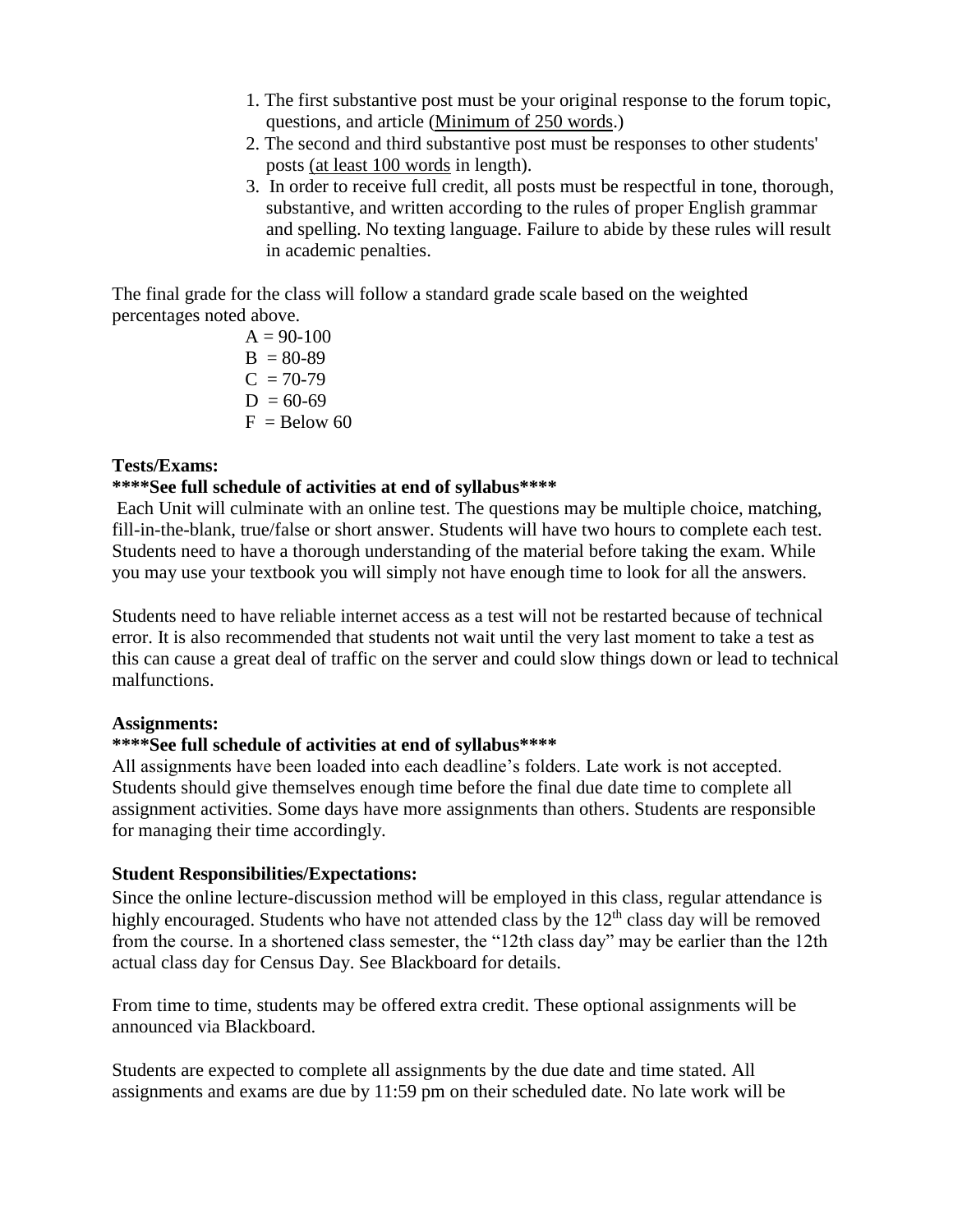accepted for credit and no make-up work will be permitted except for medical emergencies, official college activities, or personal emergency situations. A medical emergency is defined as sickness requiring hospitalization or isolation. All medical emergencies must be verified by a doctor's note. An official college activity is any activity that the college has mandated for students. A personal emergency is limited to death of a relative or unforeseeable and immediate hardship. All excuses for make-up work must be verified by the instructor. It is the student's responsibility to contact the instructor to schedule make-up work due to a medical or personal emergency. The instructor may permit or deny make-up work.

Since this course is an online course, the attendance policy is the following: a student must log in at least once a week (7 day period) for the duration of the course. If a student does not sign in for a week (7 day period), the instructor may begin drop procedures for a student. The instructor will keep records of attendance. If the attendance policy is broken, the instructor will examine the reasons for the student's absences, the student's work in the class, and determine whether it is in the student's best interest to remain in the class. If the student breaks the attendance policy, the instructor may begin withdrawal procedures (up to the college's withdrawal deadline) or may fail the student for the course (after the college's withdrawal deadline has passed).

Students are expected to check daily the campus email account and the course Blackboard for any course changes, announcements, and assignments. Failure to check regularly the campus email and the course Blackboard may result in missed work and academic penalties. To access the course website on Blackboard, follow these steps:

1. Log on to the NTCC My Eagle Portal at mycampus.ntcc.edu.

2. Your portal Login name is your first name initial + your last name + last 3 digits of your social security number. The Password is your date of birth in an 8 digit format mmddyyyy.

3. Under the "Launch Pad" click on the Blackboard Icon.

4. After logging in, under the My Courses list, select the link associated with this class.

5. Blackboard Mail is found on the left-hand side of the course home page.

#### **Plagiarism:**

Plagiarism is defined as using or imitating another's words, ideas, or work in general without proper citation of that source. Plagiarism is easy to commit and also easy to catch. Although students generally plagiarize due to academic laziness or naïveté, plagiarism is always inexcusable. Instances of plagiarism will be dealt with on an individual basis. The instructor may penalize the student for the specific assignment by assigning a grade of zero, or he may fail the student for the entire course. The discipline regarding plagiarism is up to the discretion of the instructor.

## **NTCC Academic Honesty Statement:**

"Students are expected to complete course work in an honest manner, using their intellects and resources designated as allowable by the course instructor. Students are responsible for addressing questions about allowable resources with the course instructor. NTCC upholds the highest standards of academic integrity. This course will follow the NTCC Academic Honesty policy stated in the Student Handbook."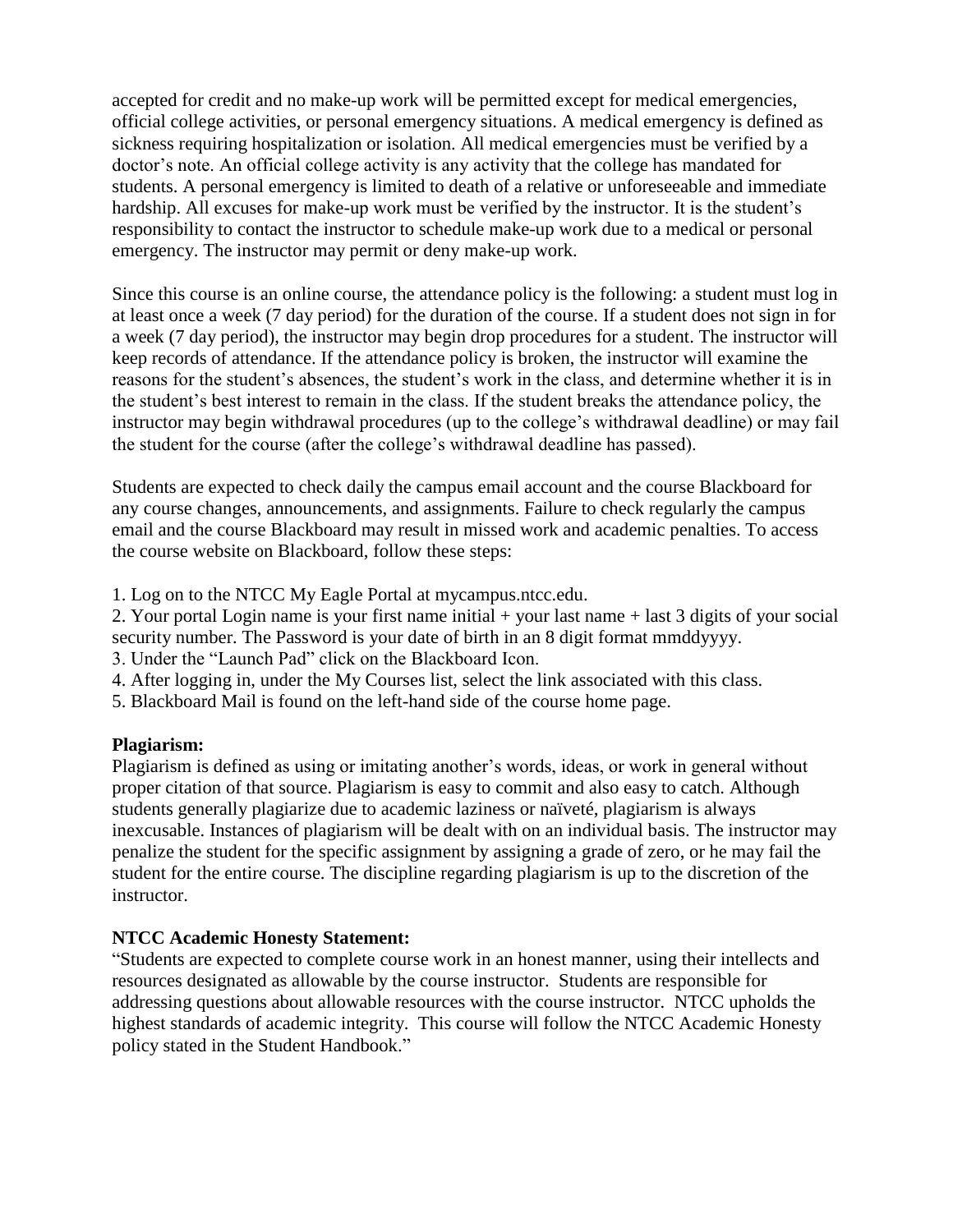#### **Academic Ethics:**

The college expects all students to engage in academic pursuits in a manner that is beyond reproach. Students are expected to maintain complete honesty and integrity in their academic pursuit. Academic dishonesty such as cheating, plagiarism, and collusion is unacceptable and may result in disciplinary action. Refer to the student handbook for more information on this subject.

#### **ADA Statement:**

It is the policy of NTCC to provide reasonable accommodations for qualified individuals who are students with disabilities. This College will adhere to all applicable federal, state, and local laws, regulations, and guidelines with respect to providing reasonable accommodations as required to afford equal educational opportunity. It is the student's responsibility to request accommodations. An appointment can be made with Katherine Belew, Academic Advisor/Coordinator of Special Populations located in Student Services. She can be reached at 903-434-8264. For more information and to obtain a copy of the Request for Accommodations, please refer to the NTCC website - [Special Populations.](http://www.ntcc.edu/index.php?module=Pagesetter&func=viewpub&tid=111&pid=1)

#### **Family Educational Rights and Privacy Act** (**FERPA**):

The Family Educational Rights and Privacy Act (FERPA) is a federal law that protects the privacy of student education records. The law applies to all schools that receive funds under an applicable program of the U.S. Department of Education. FERPA gives parents certain rights with respect to their children's educational records. These rights transfer to the student when he or she attends a school beyond the high school level. Students to whom the rights have transferred are considered "eligible students." In essence, a parent has no legal right to obtain information concerning the child's college records without the written consent of the student. In compliance with FERPA, information classified as "directory information" may be released to the general public without the written consent of the student unless the student makes a request in writing. Directory information is defined as: the student's name, permanent address and/or local address, telephone listing, dates of attendance, most recent previous education institution attended, other information including major, field of study, degrees, awards received, and participation in officially recognized activities/sports.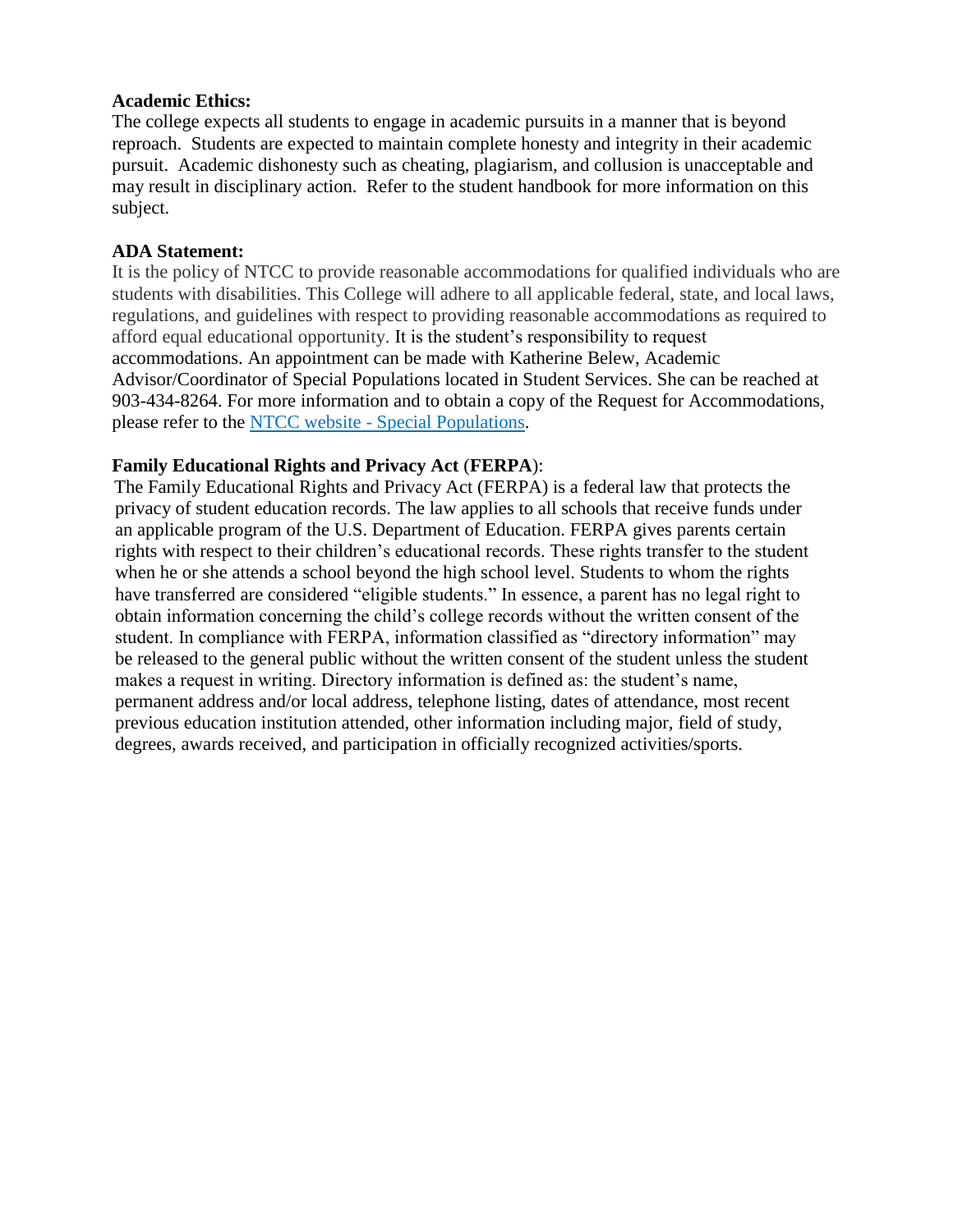## **Schedule of Activities:**

**\*\*\*Although penalty free extensions are given through the end of the week, you must complete at least one assignment by Census Day or you will be dropped from the class. Furthermore, I do not give extensions past the end of week deadline. Manage your time wisely and work ahead in case there is an emergency\*\*\***

Each block is broken down into recommend work days, although students are free to pursue a schedule that works for them as long as the end of week deadline is met. **End of week deadlines are posted in the navigational menu in Blackboard labeled as "Week 1 Due Sat 6/7" (just an example).** 

| <b>Summer I</b> | <b>Due</b>                                                                                                                                                                   |
|-----------------|------------------------------------------------------------------------------------------------------------------------------------------------------------------------------|
| Week 1          | (START HERE FOLDER)<br>American Government Pre-Test<br>Download Syllabus<br>Syllabus Quiz                                                                                    |
|                 | Chapter 1. Political Thinking and Political Culture: Becoming a Responsible<br>Citizen<br>Chapter 1 Pre-Test<br>Ch. 1 Key Concepts<br>Ch. 1 Key Terms<br>Chapter 1 Post-Test |
| Week 1          | Chapter 2. Constitutional Democracy: Promoting Liberty and Self-government<br>Chapter 2 Pre-Test<br>Ch. 2 Key Terms<br>Ch. 2 Key Concepts<br>Chapter 2 Post-Test             |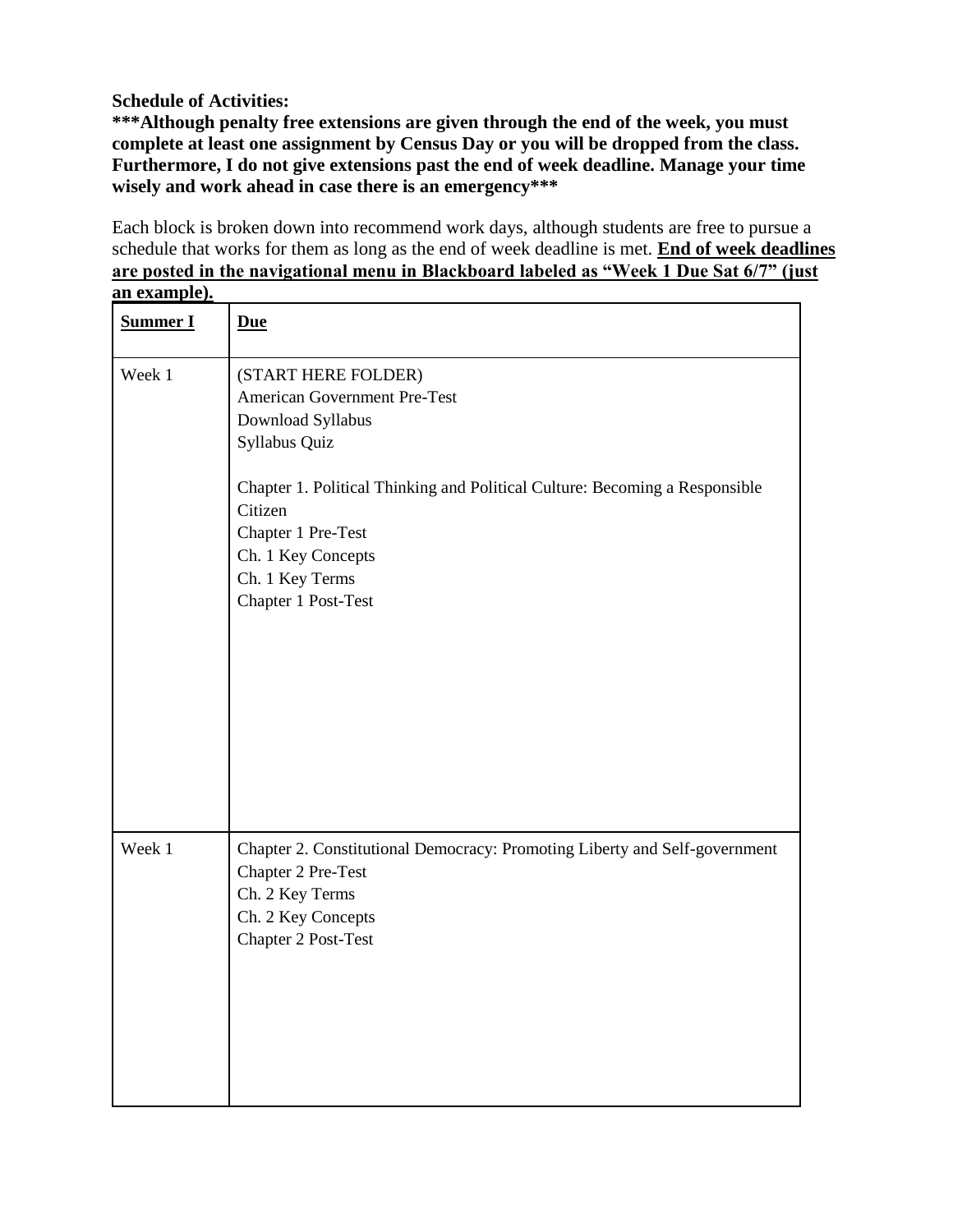| Week 1                                                                                                   | Chapter 3. Federalism: Forging a Nation<br>Chapter 3 Pre-Test<br>Ch. 3 Key Concepts<br>Ch. 3 Key Terms<br>Chapter 3 Post-Test                                                                           |
|----------------------------------------------------------------------------------------------------------|---------------------------------------------------------------------------------------------------------------------------------------------------------------------------------------------------------|
| Week 1                                                                                                   | Chapter 4. Civil Liberties: Protecting Individual Rights<br>Chapter 4 Pre-Test<br>Ch. 4 Inevitable Discovery Exception<br>Ch. 4 Key Terms<br>Chapter 4 Post-Test                                        |
| Week 1                                                                                                   | Chapter 5. Equal Rights: Struggling Toward Fairness Hide Details<br>Chapter 5 Pre-Test<br>Ch. 5 Key Concepts<br>Ch. 5 Key Terms<br>Chapter 5 Web Activity<br>Chapter 5 Post-Test<br>Discussion Board #1 |
| Week 1                                                                                                   | Exam, Chapters 1-5                                                                                                                                                                                      |
| <b>***ALL WEEK ONE LATE WORK MUST BE COMPLETED BY THE STATED DATE</b><br>TO BE CONSIDERED FOR CREDIT.*** |                                                                                                                                                                                                         |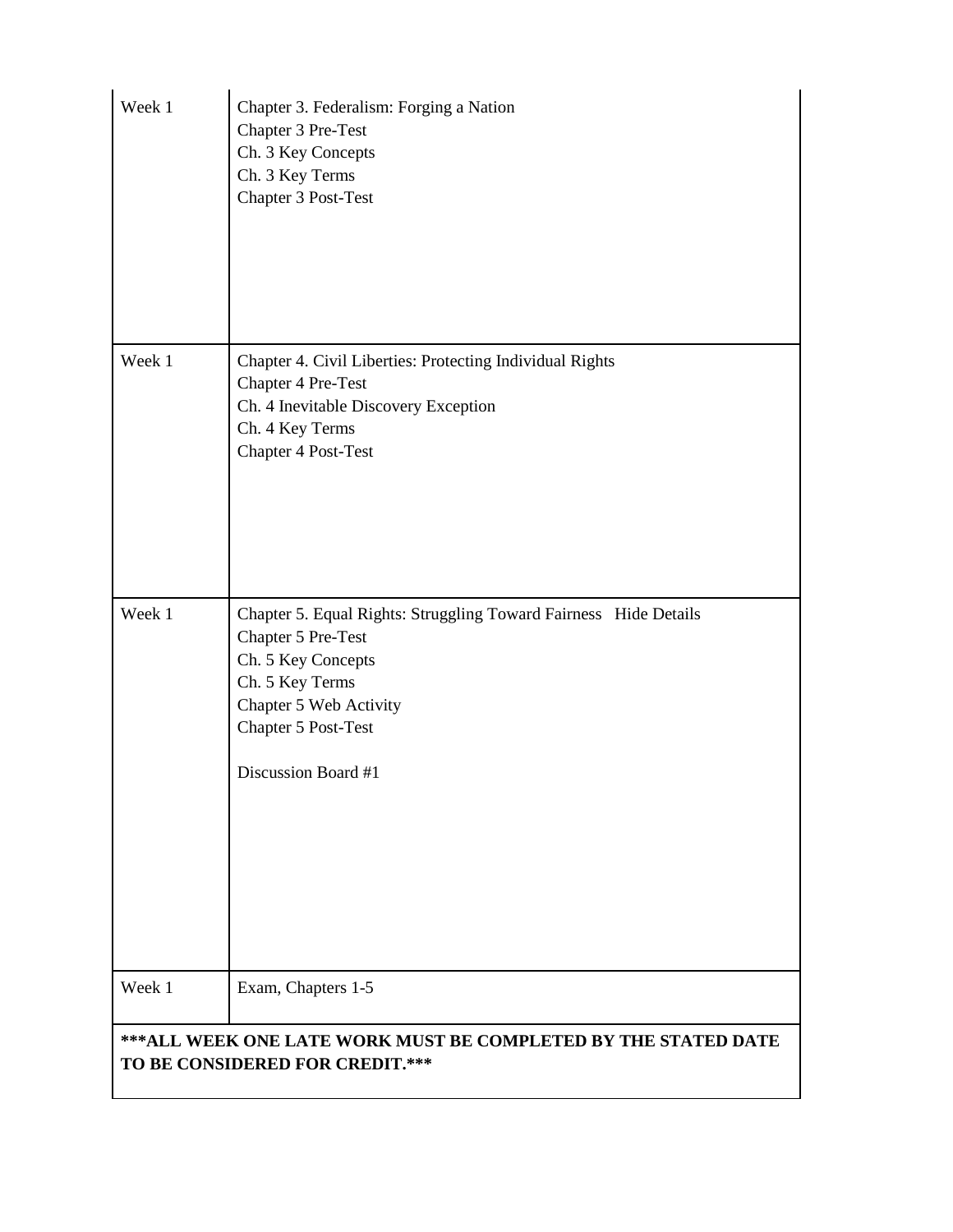| Week 2 | Discussion Board #2<br>Discussion Board #3                                                                                                                                                                                                                                                                                                    |
|--------|-----------------------------------------------------------------------------------------------------------------------------------------------------------------------------------------------------------------------------------------------------------------------------------------------------------------------------------------------|
| Week 2 | Chapter 6. Public Opinion and Political Socialization: Shaping the People's<br>Voice<br>Chapter 6 Pre-Test<br>Ch. 6 Key Concepts<br>Ch. 6 Key Terms<br>Chapter 6 Post-Test                                                                                                                                                                    |
| Week 2 | Chapter 7. Political Participation: Activating the Popular Will<br>Chapter 7 Pre-Test<br>Ch. 7 Key Concepts<br>Ch. 7 Key Terms<br>Chapter 7 Post-Test<br>Chapter 8. Political Parties, Candidates, and Campaigns: Defining the Voter's<br>Choice<br>Chapter 8 Pre-Test<br>Ch. 8 Key Concepts<br>Ch. 8 Key Terms<br><b>Chapter 8 Post-Test</b> |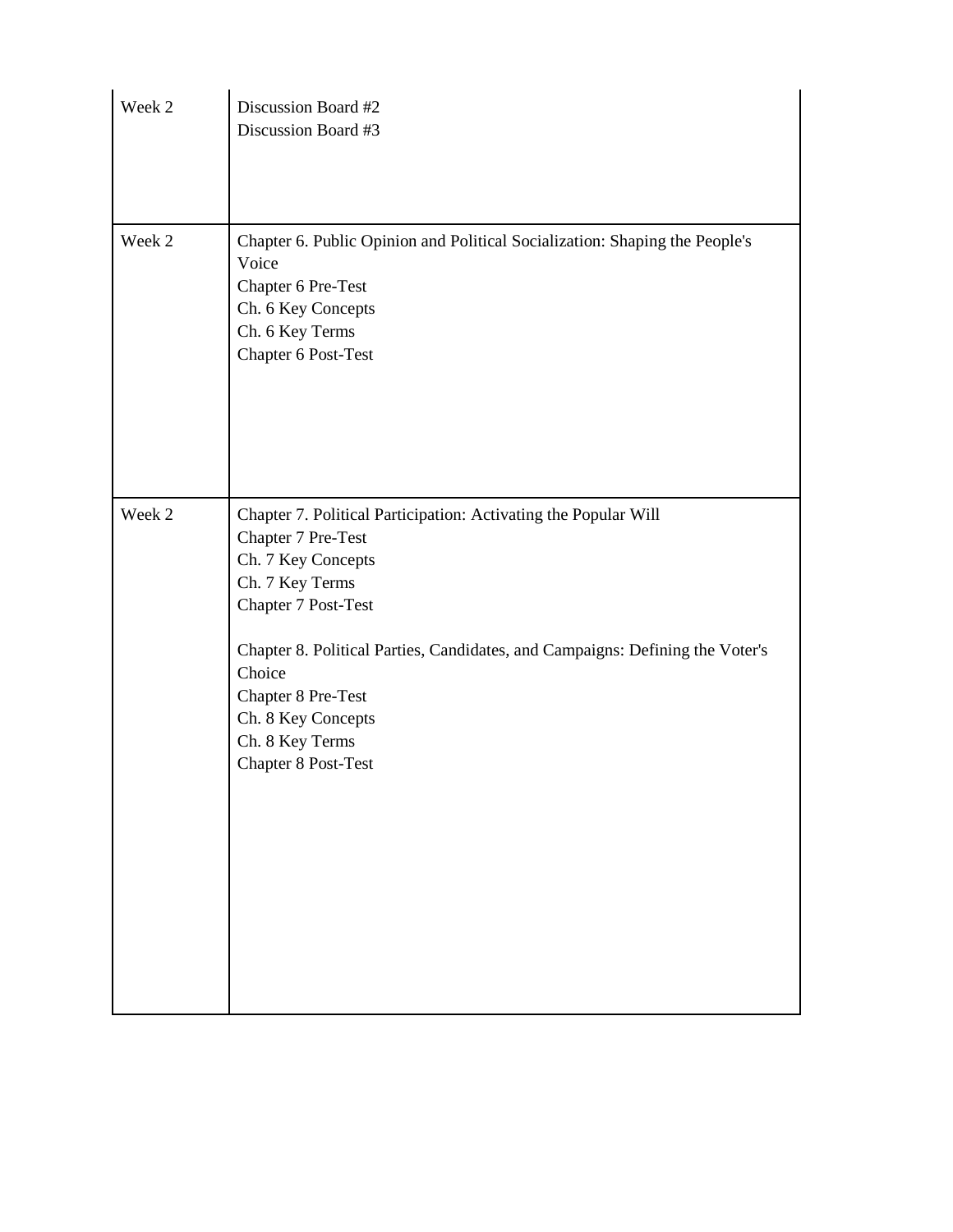| Week 2                                                                                                   | Chapter 9. Interest Groups: Organizing for Influence<br>Chapter 9 Pre-Test<br>Ch. 9 Key Concepts<br>Ch. 9 Key Terms<br>Chapter 9 Post-Test<br>Chapter 10. The News Media: Communicating Political Images<br>Chapter 10 Pre-Test<br>Ch. 10 Key Concepts<br>Ch. 10 Key Terms<br>Chapter 10 Web Activity<br>Chapter 10 Post-Test |  |
|----------------------------------------------------------------------------------------------------------|-------------------------------------------------------------------------------------------------------------------------------------------------------------------------------------------------------------------------------------------------------------------------------------------------------------------------------|--|
| Week 2                                                                                                   | Chapter 11. Congress: Balancing National Goals and Local Interests<br>Chapter 11 Pre-Test<br>Ch. 11 Key Concepts<br>Ch. 11 Key Terms<br>Chapter 11 Post-Test                                                                                                                                                                  |  |
| Week 2                                                                                                   | Exam, Chapters 6-11                                                                                                                                                                                                                                                                                                           |  |
| <b>***ALL WEEK ONE LATE WORK MUST BE COMPLETED BY THE STATED DATE</b><br>TO BE CONSIDERED FOR CREDIT.*** |                                                                                                                                                                                                                                                                                                                               |  |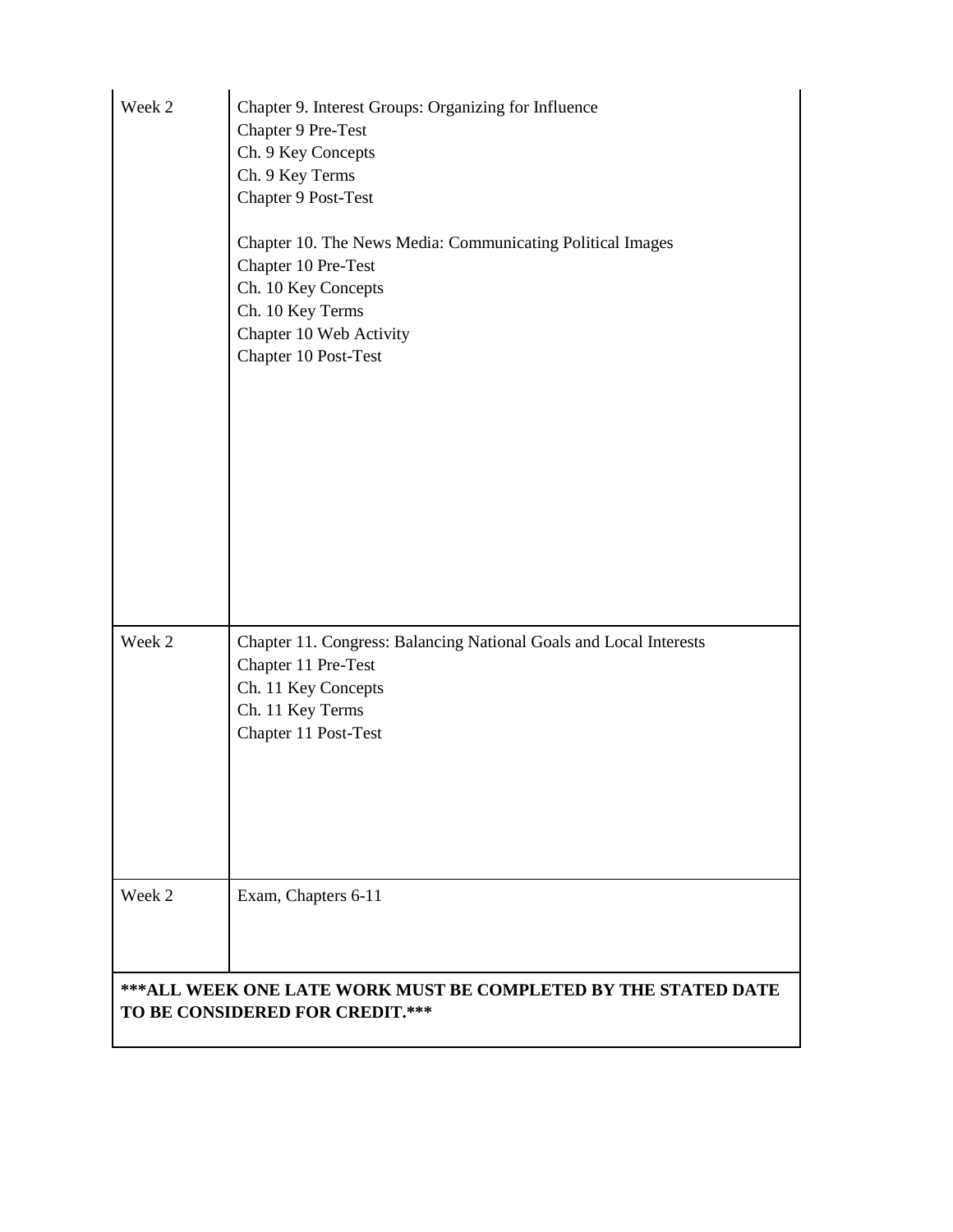| Week 3 | Discussion Board #4                                                                                                                                                |  |  |
|--------|--------------------------------------------------------------------------------------------------------------------------------------------------------------------|--|--|
|        | Chapter 12. The Presidency: Leading the Nation<br>Chapter 12 Pre-Test<br>Ch. 12 Key Concept<br>Ch. 12 Key Terms<br>Chapter 12 Web Activity<br>Chapter 12 Post-Test |  |  |
| Week 3 | Chapter 13. The Federal Bureaucracy: Administering the Government<br>Chapter 13 Pre-Test<br>Ch. 13 Key Concepts<br>Ch. 13 Key Terms<br>Chapter 13 Post-Test        |  |  |
| Week 3 | Chapter 14. The Federal Judicial System: Applying the Law<br>Chapter 14 Pre-Test<br>Ch. 14 Key Concepts<br>Ch. 14 Key Terms<br>Chapter 14 Post-Test                |  |  |